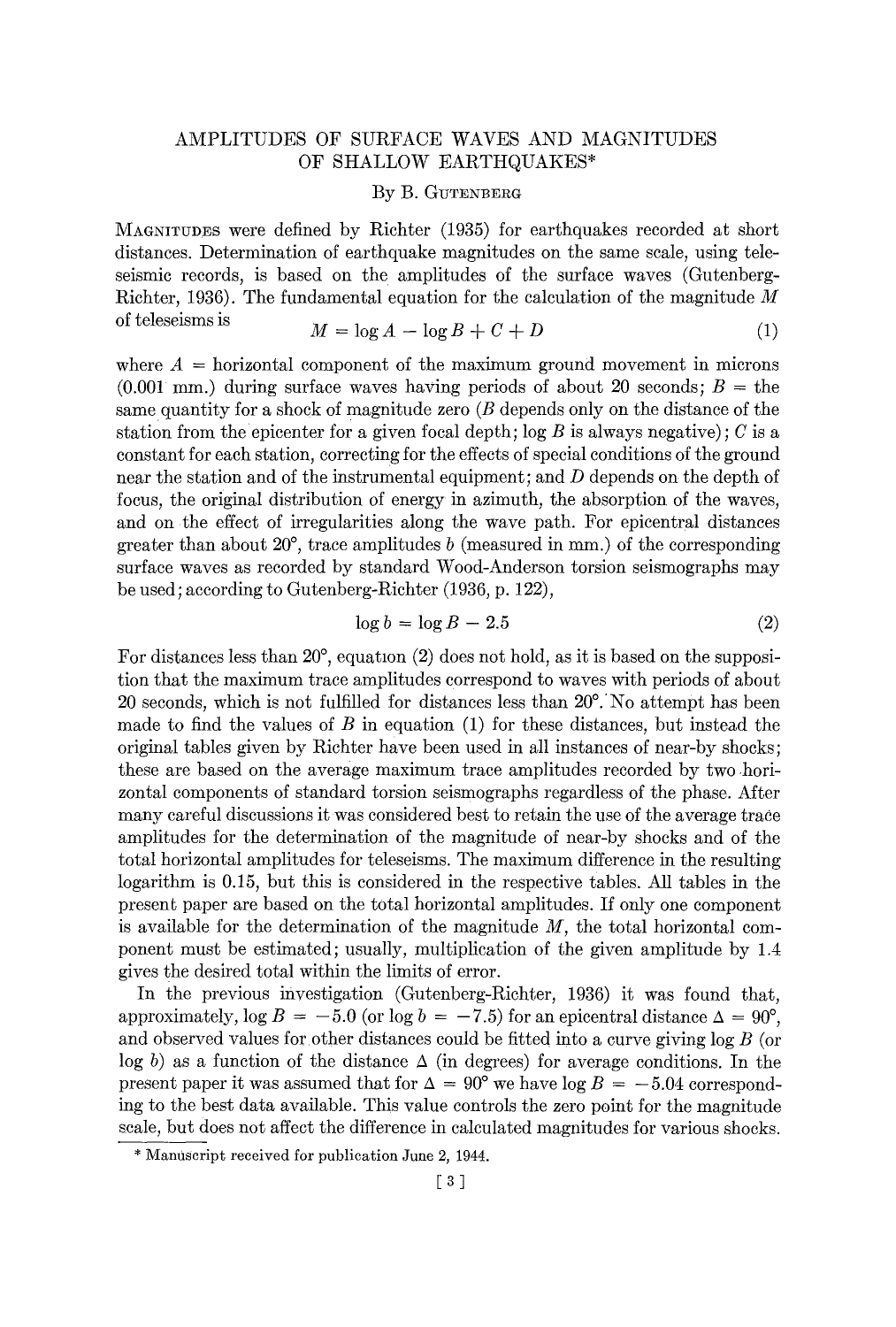The maximum horizontal ground amplitudes  $B$  of surface waves having periods of about 20 seconds at epicentral distances  $\Delta$  greater than 20° in a shock of magnitude zero should be given, theoretically, by

$$
-\log B = 5.04 + \frac{1}{2} [48.25 \, k \, (\Delta - 90) + \log \sin \Delta + \frac{1}{2} \, (\log \Delta - 1.954)] \tag{3}
$$

This corresponds to equation (2) in Gutenberg-Richter (1939, p. 103), taking  $\Delta_1 = 90^\circ$ . A is to be measured in degrees, k is the absorption factor per km. for surface waves with periods of about 20 seconds;  $48.25 = 0.434 \times 111.1$ . The absolute value of the last term in equation (3) multiplied by the factor  $\frac{1}{2}$  exceeds 0.1 only for distances less than 23° or beyond 360° ( $W_3$  and later waves).

For surface waves having periods of about 20 seconds the following values of  $k$ (per km.) have been found previously:

#### TABLE 1

CORRECTIONS C TO BE ADDED FOR VARIOUS STATIONS IN THE CALCULATION OF EARTHQUAKE MAGNITUDES OF TELESEISMS

|  |  |  |  | $(n =$ number of observations: $s =$ standard error of one observation; $e =$ standard error of C) |  |  |  |
|--|--|--|--|----------------------------------------------------------------------------------------------------|--|--|--|
|  |  |  |  |                                                                                                    |  |  |  |

| Station                 | $\boldsymbol{n}$ | $\boldsymbol{s}$ | $\boldsymbol{e}$ | $\mathcal{C}$ | Station            | $\boldsymbol{n}$ | s   | e.   | $\boldsymbol{C}$ |
|-------------------------|------------------|------------------|------------------|---------------|--------------------|------------------|-----|------|------------------|
| Agra                    | 20               | 0.4              | 0.08             | $+0.06$       | $Liek$             | 12               | 0.3 | 0.08 | $+0.06$          |
| $Baku$                  | 29               | 0.3              | 0.05             | $-0.21$       | $Osaka$            | 29               | 0.3 | 0.06 | $+0.01$          |
| $Bombay$                | 21               | 0.2              | 0.05             | $+0.30$       | Ottawa             | 10               | 0.2 | 0.07 | $-0.04$          |
| Calcutta                | 18               | 0.2              | 0.06             | $+0.03$       | Pasadena           | 32               | 0.3 | 0.05 | $+0.05$          |
| Cartuja                 | 40               | 0.2              | 0.03             | 0.00          | $\mathrm{Perth}$   | 9                | 0.2 | 0.07 | $-0.21$          |
| Chiufeng                | 6                | 0.2              | 0.06             | $-0.03$       | Potsdam            | 20               | 0.2 | 0.04 | $-0.04$          |
| De Bilt                 | 40               | 0.2              | 0.04             | $-0.17$       | Pulkovo            | 92               | 0.2 | 0.02 | $+0.04$          |
| $Hamburg \ldots \ldots$ | 95               | 0.2              | 0.02             | $-0.23$       | Riverview          | 36               | 0.3 | 0.04 | $+0.25$          |
| Helgoland               | 9                | 0.2              | 0.08             | $-0.10$       | Stuttgart          | 24               | 0.2 | 0.03 | $-0.08$          |
| $Helwan \ldots$         | $33 -$           | 0.3              | 0.05             | $+0.05$       | Sverdlovsk         | 62               | 0.2 | 0.02 | $+0.06$          |
| $Irkutsk$               | 21               | 0.3              | 0.06             | $+0.13$       | $Taskent$          | 42               | 0.3 | 0.04 | $+0.14$          |
| Kew                     | 64               | 0.2              | 0.03             | $-0.09$       | Toledo             | 14               | 0.3 | 0.07 | $+0.01$          |
| Koenigsberg             | 17               | 0.2              | 0.06             | $-0.04$       | Uecle              | 34               | 0.2 | 0.03 | $-0.04$          |
| Kucino                  | 75               | 0.2              | 0.02             | $+0.05$       | $Upsala$           | 21               | 0.2 | 0.04 | $+0.05$          |
| La $\text{Paz}$         | 61               | 0.3              | 0.04             | $+0.10$       | Vladivostok        | 32               | 0.4 | 0.07 | $+0.43$          |
|                         | 10               | 0.3              | 0.10             | $+0.41$       | Zikawei            | 10               | 0.2 | 0.08 | $+0.27$          |
| Leipzig                 | 13               | 0.1              | 0.05             | $-0.05$       |                    |                  |     |      |                  |
| _________<br>Pasadena   | 43               | 0.2              | 0.04             | $+0.08$       | Riverside          | 41               | 0.3 | 0.04 | $+0.05$          |
| Mount Wilson            | 43               | 0.2              | 0.03             | $+0.06$       | $La$ Jolla $\dots$ | 40               | 0.2 | 0.03 | 0.00             |
| Santa Barbara           | 41               | 0.3              | 0.05             | $-0.09$       | Haiwee             | 41               | 0.2 | 0.03 | $+0.08$          |
| $T$ inemaha             | 43               | 0.2              | 0.04             | $+0.12$       |                    |                  |     |      |                  |

In the course of recent investigations the author determined magnitudes for several hundred earthquakes, using equation  $(1)$  with the values of b (or the corresponding  $B$ , equation 2) given in figure 6 of the previous paper and neglecting the terms C and D. The results indicate that the calculated magnitude  $M$  was above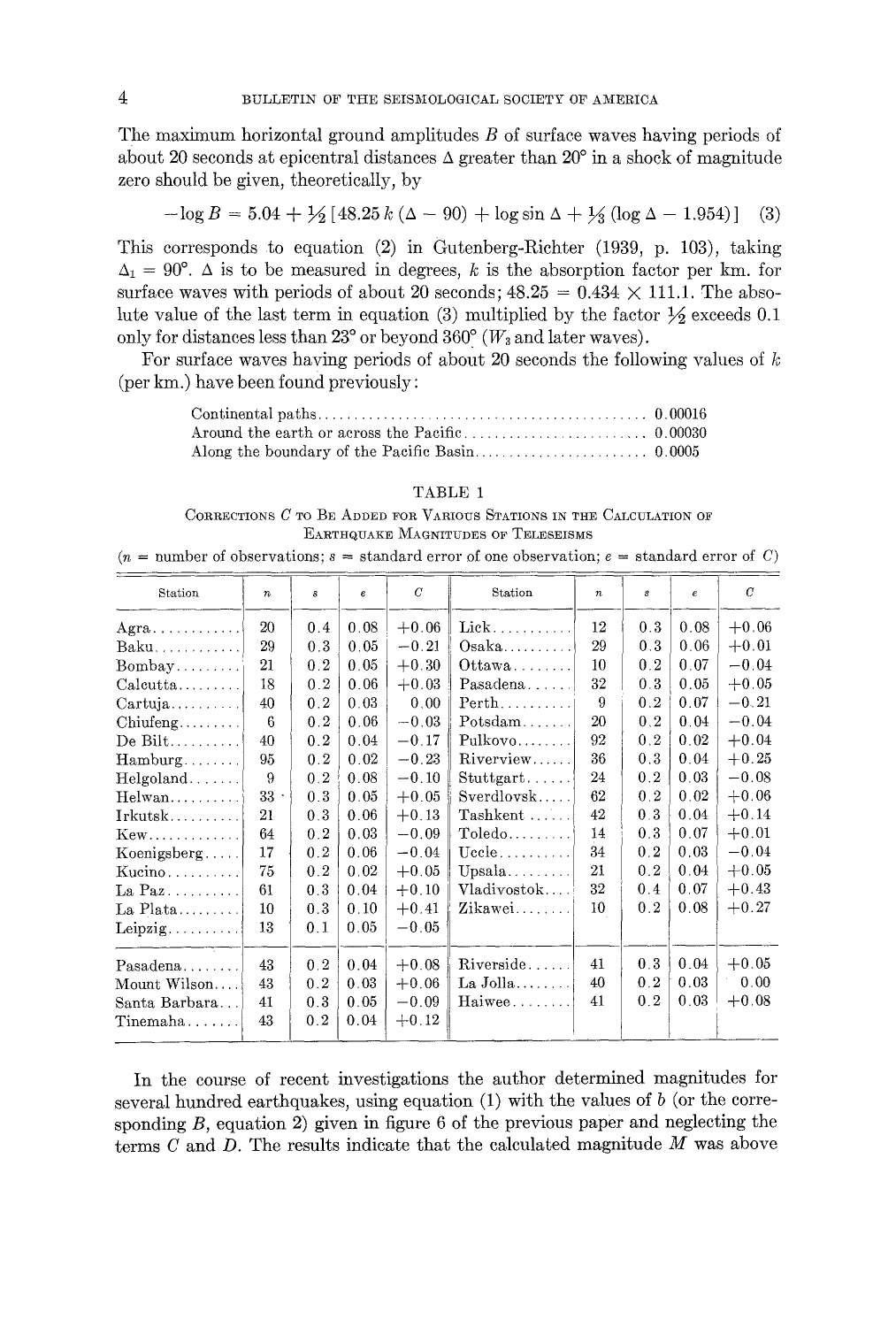average at certain stations, below at others. This suggests that for the first group the station constant  $C$  is negative and for the second group positive. Supposing that the errors in  $B$  cancel on the average for various distances and that the average of  $D$  in the instances used is zero, the value of  $C$  for each station can be found. Results are given in the first part of table 1 ; the second part (for stations in southern California) will be discussed later in this paper. The standard errors s and e depend on the accuracy in reading the amplitudes, on combinations of circumstances (such as resonance phenomena and interference of waves) such as to produce one exceptionally large maximum, and on errors in  $B$  and the effect of  $D$ . The values of  $C$  are given to two decimals (although only the first is certain for most stations) in order to avoid the accumulation of errors in rounding off. Table 1 refers to surface waves having periods of about 20 seconds. The values of C may be different for other waves, and for the Pasadena group of stations they certainly differ from those found for the short period waves in near-by earthquakes.

The "ground factors"  $F$  given in earlier papers by various authors (summary in Gutenberg, 1932, p. 259) should be connected with C by the equation log  $F = -C$ . The following stations of table 1 were included in the earlier research:

|                                      | De Bilt Hamburg Potsdam Pulkovo Upsala |  |  |
|--------------------------------------|----------------------------------------|--|--|
| $\log F$ (old) 0.0 0.2 -0.1 0.0 -0.2 |                                        |  |  |
|                                      |                                        |  |  |

The finding of the earlier papers that  $\log F$  is usually positive (C negative) for stations on sandy, water-saturated ground still holds. Differences between the earlier and the later data are probably due mainly to changes in the instruments used.

TABLE 2 MEAN DEVIATIONS  $d$  of Individual Values of  $M$  from Averages for Various Distances (d is given in 1/100 units of M; distances  $\Delta$  are in degrees;  $n =$  number of observations)

| Δ         | $\boldsymbol{d}$                        | $\boldsymbol{n}$ | $-\log B$<br>calc. | $\Delta$ | $\overline{d}$ | $\boldsymbol{n}$ | $-\log B$<br>calc. | $\Delta$    | $\boldsymbol{d}$              | $\boldsymbol{n}$ | $-\log B$<br>calc. |
|-----------|-----------------------------------------|------------------|--------------------|----------|----------------|------------------|--------------------|-------------|-------------------------------|------------------|--------------------|
| $13 - 18$ | $-30$                                   | $\overline{7}$   | 3.9                | 58, 59   | $+8$           | 8                | 4.7                | 96, 97      | $-11$                         | 20               | 5.2                |
| $19 - 21$ | $-11$                                   | 7                | 3.9                | 60, 61   | $+3$           | 21               | 4.8                | 98, 99      | $+7$                          | 12               | 5.0                |
| 22, 23    | $-17$                                   | 3                | 4.0                | 62, 63   | $-1$           | 24               | 4.8                | 100, 101    | $+8$                          | 36               | 5.05               |
| 24, 25    | $-35.$                                  | $\overline{4}$   | 4.25               | 64,65    | $-2$           | 23               | 4.8                | 102, 103    | 9<br>$\frac{1}{2}$            | 13               | 5.25               |
| 26, 27    | $-10$                                   | 3                | 4.1                | 66, 67   | $-3$           | 10               | 4.9                | 104, 105    | $+1$                          | 19               | 5.15               |
| 28, 29    | - 5                                     | 10               | 4.1                | 68, 69   | $\theta$       | 24               | 4.9                | 106, 107    | $+11$                         | 10               | 5.05               |
| 30, 31    | $-29$                                   | 10               | 4.4                | 70, 71   | $-4$           | 48               | 4.95               | 108, 109    | $+5$                          | 13               | 5.15               |
| $32 - 35$ | $+1$                                    | $\overline{7}$   | 4.2                | 72, 73   | $-7$           | 34               | 4.95               | 110, 111    | 3<br>$\rightarrow$            | 15               | 5.25               |
| 36, 37    | $-10$                                   | 14               | 4.4                | 74, 75   | $\theta$       | 29               | 4.9                | 112, 113    | $+6$                          | $\overline{5}$   | 5.15               |
| 38, 39    | $-20$                                   | 10               | 4.55               | 76, 77   | $+2$           | 26               | 4.95               | 114, 115    | 4<br>$\overline{\phantom{a}}$ | 7                | 5.25               |
| 40, 41    | $-8$                                    | 12               | 4.5                | 78,79    | $+7$           | 34               | 4.95               | 116, 117    | $-2$                          | 9                | 5.3                |
| 42, 43    | $-21$                                   | 9                | 4.65               | 80, 81   | $-2$           | 42               | 5.0                | 118, 119    | 8<br>$\overline{\phantom{m}}$ | 6                | 5.35               |
| 44, 45    | $-10$                                   | 16               | 4.6                | 82, 83   | $+1$           | 22               | 5.0                | $120 - 125$ | $+$<br>-1                     | 45               | 5.3                |
| 46, 47    | $^{-10}$                                | 8                | 4.65               | 84, 85   | $+1$           | 54               | 5.0                | 126-130     | $+$<br>-3                     | 23               | 5.3                |
| 48, 49    | $\boldsymbol{2}$<br>—                   | 16               | 4.6                | 86, 87   | $+3$           | 27               | 5.0                | 131-140     | $+13$                         | 41               | 5.3                |
| 50, 51    | $^{+}$<br>$\overline{4}$                | 16               | 4.6                | 88,89    | $+3$           | 20               | 5.0                | $141 - 150$ | $+5$                          | 32               | 5.35               |
| 52, 53    | 3<br>$^{+}$                             | 10               | 4.7                | 90, 91   | $+8$           | 30               | 5.0                | 151-160     | $+13$                         | 15               | 5.25               |
| 54, 55    | -1<br>$\overbrace{\phantom{123221111}}$ | 22               | 4.7                | 92, 93   | $+7$           | 21               | 5.0                | 161-170     | $+4$                          | 12               | 5.35               |
| 56, 57    | $+14$                                   | 14               | 4.6                | 94, 95   | $-1$           | 20               | 5.1                | >175        | $+27$                         | 3                | 5.15               |
|           |                                         |                  |                    |          |                |                  |                    |             |                               |                  |                    |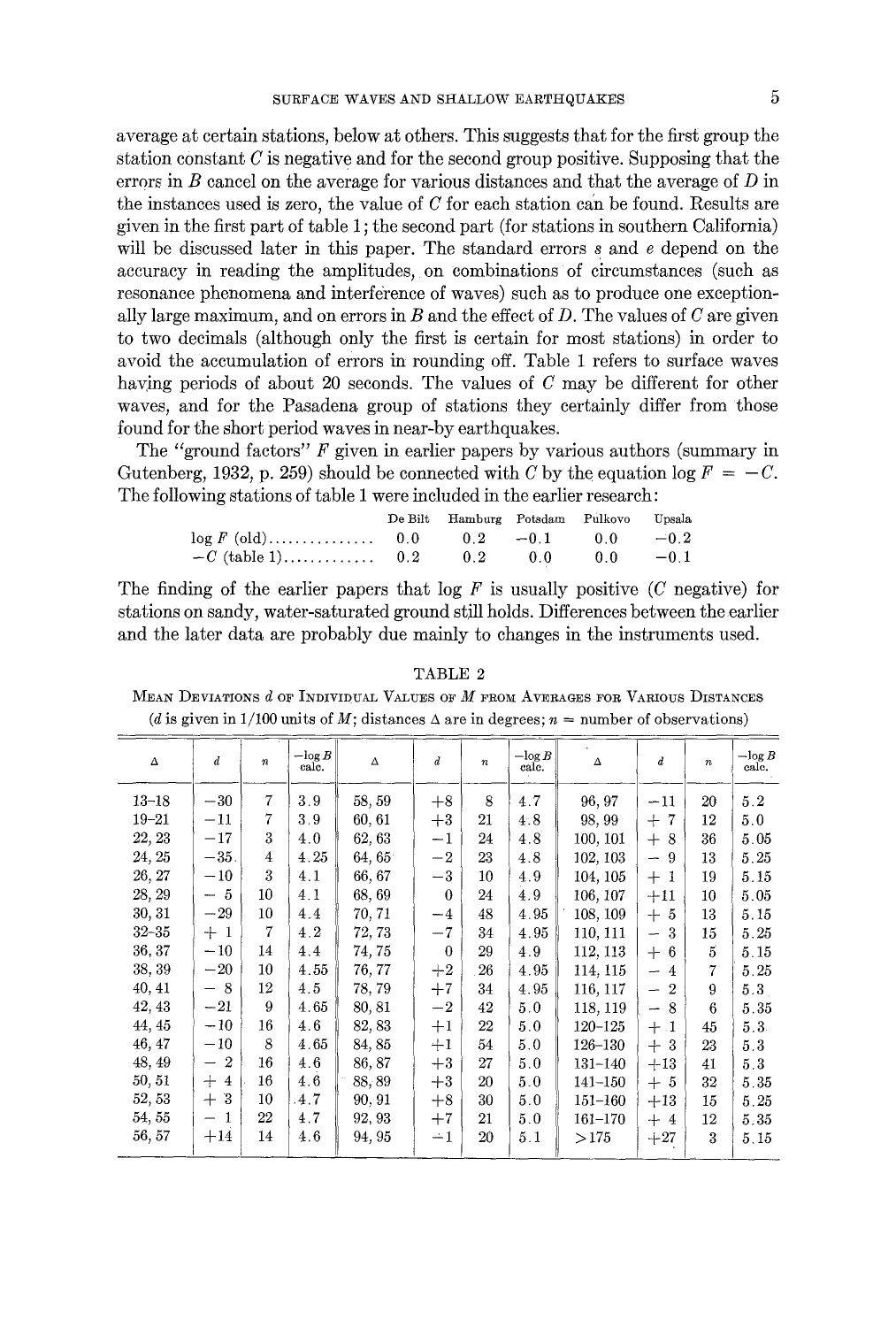Using the values of C (table 1) but still supposing that  $D = 0$ , equation (1) was used to redetermine  $M$  for each shock and the deviations of the individual calculated values of  $M$  from the corresponding average. It was assumed that these residuals are due to errors in the assumed value of  $B$  as a function of distance. The average deviations for groups of distances are given in table 2. They are relatively small and prevailingly negative for  $\Delta$  less than 50°, positive for  $\Delta$  greater than 125°. In adding these deviations to the assumed values of log B (based on the values of  $b = A_0$  in figure 6, Gutenberg-Richter, 1936, p. 120), new values for  $\log B$  were calculated (fourth column in table 2). A plot of the new values against the logarithm of the distance  $\Delta$  gave practically a straight line between  $\Delta = 15^{\circ}$  and 130°. Consequently, a corresponding form was assumed for the application of the method of least squares between the limits of  $\Delta$  given with the result

$$
-\log B = 1.818 + 1.656 \log \Delta \qquad \text{(for } \Delta \text{ between } 15^{\circ} \text{ and } 130^{\circ}) \tag{4}
$$

Values of  $log B$  from  $(4)$  should be compared with the observations and the values found from equation (3). Characteristic results are given in table 3. It was assumed

TABLE 3 VALUES OF  $-\log B$  FROM TABLE 2 (OBSERVED), EQUATION (3) (THEORY), AND EQUATION (4) (EMPIRICAL FOR  $\Delta$  BETWEEN 15° AND 130°)

|                                                                |    |                     |                       |                     |                     | $\Delta$ degrees    |                     |                    |                                                    |             |             |             |
|----------------------------------------------------------------|----|---------------------|-----------------------|---------------------|---------------------|---------------------|---------------------|--------------------|----------------------------------------------------|-------------|-------------|-------------|
| $-\log B$                                                      | 15 | 20                  | 30                    | 40                  | 60                  | 80                  | 100                 | 120                | 140                                                | 160         | 170         | 175         |
| Observed $(3.9)$<br>Equation $(3)$ 4.07<br>Equation $(4)$ 3.77 |    | 3.9<br>4.19<br>3.97 | (4.3)<br>4.37<br>4.26 | 4.5<br>4.52<br>4.47 | 4.8<br>4.76<br>4.75 | 5.0<br>4.96<br>4.97 | 5.1<br>5.12<br>5.13 | 53<br>5.24<br>5.26 | 5.3<br>5.34<br>$(5.37)$ $(5.47)$ $(5.51)$ $(5.53)$ | 5.3<br>5.35 | 5.3<br>5.26 | 5.2<br>5.13 |

that in (3)  $k = 0.0003$ . For distances less than 30° the observed values are slightly smaller than those calculated from (3). This may indicate that the surface waves are not fully developed at shorter distances. Between  $\Delta = 40^{\circ}$  and 140<sup>°</sup> the agreement is better than should be expected when the errors involved, including the assumption of  $k = 0.0003$  without regard to wave path, are considered. Between the same limits, the empirical, equation (4) gives values which agree with those of the theoretical equation (3) within  $\pm 0.05$ . For distances greater than 140<sup>°</sup> the observed values do not increase as indicated by the extrapolation given by equation (4), but agree with the values given by (3).

Table 4 contains the values of  $-\log B$  which were finally adopted. Like those for C, they are given with two decimals to avoid accumulation of rounding-off errors. For distances less than 20 $^{\circ}$  values for  $-\log b$  are given in table 5 as they are used in connection with shocks in California recorded by standard torsion seismographs as previously described. For distances greater than  $20^{\circ}$  the numerical values of  $-\log B$ in table 4 should be increased by 2.5 to give the corresponding  $-\log b$ .

The determination of the last quantity in  $(1)$ , *D*, offers the most difficulty. It is influenced by the depth of focus. The values of  $\log B$  in table 4 form a system of figures which are well established relative to each other, but their zero point is less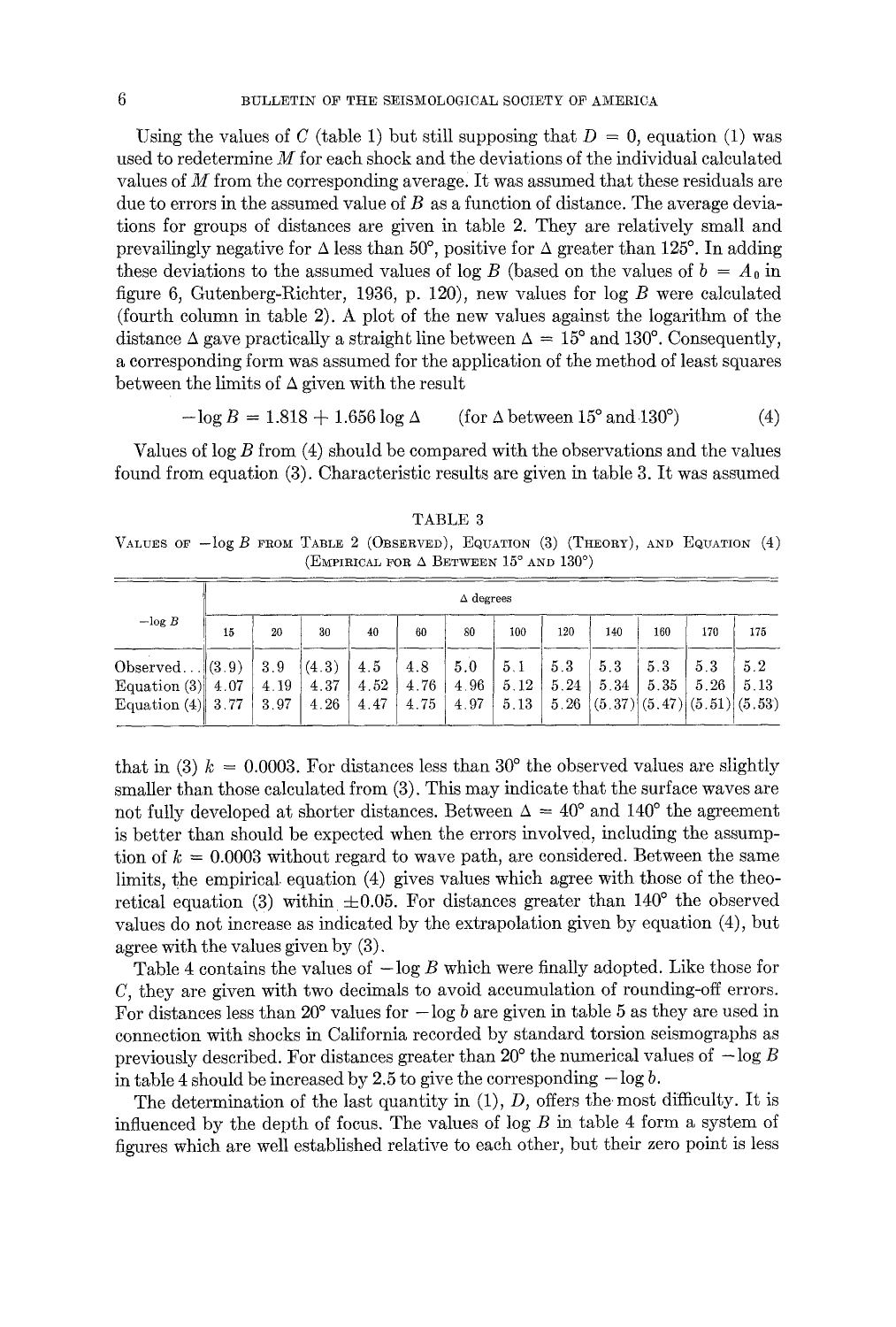### SURFACE WAVES AND SHALLOW EARTHQUAKES

certain. They were correlated with the original magnitude scale for California by using amplitudes of surface waves of shocks in California, Nevada, and Montana, recorded at stations about 90<sup>°</sup> distant, while the magnitudes of these shocks were found from torsion-seismograph records of the near-by stations of the Pasadena and Berkeley groups. Thus, the absolute values of the new tables are affected by the

| Δ   | $\bf{0}$    | 1    | $\overline{2}$ | $\dot{3}$ | $\overline{4}$ | 5    |          | $\boldsymbol{6}$  | 7    | 8    | 9    |
|-----|-------------|------|----------------|-----------|----------------|------|----------|-------------------|------|------|------|
| 20  | 3.97        | 4.01 | 4.04           | 4.07      | 4.10           | 4.13 |          | 4.16              | 4.19 | 4.21 | 4.24 |
| 30  | 4.26        | 4.29 | 4.31           | 4.33      | 4.35           | 4.38 |          | 4.40 <sup>°</sup> | 4.41 | 4.43 | 4.45 |
| 40  | 4.47        | 4.49 | 4.50           | 4.52      | 4.54           | 4.56 |          | 4.57              | 4.59 | 4.60 | 4.62 |
| 50  | 4.63        | 4.65 | 4.66           | 4.67      | 4.69           | 4.70 |          | 4.71              | 4.73 | 4.74 | 4.75 |
| 60  | 4.76        | 4.77 | 4.79           | 4.80      | 4.81           | 4.82 |          | 4.83              | 4.84 | 4.85 | 4.86 |
| 70  | 4.87        | 4.88 | 4.89           | 4.90      | 4.91           | 4.92 |          | 4.93              | 4.94 | 4.95 | 4.93 |
| 80  | 4.97        | 4.98 | 4.99           | 5.00      | 5.00           | 5.01 |          | 5.02              | 5.03 | 5.04 | 5.04 |
| 90  | 5.05        | 5.06 | 5.07           | 5.08      | 5.09           | 5.09 |          | 5.10              | 5.11 | 5.12 | 5.12 |
| 100 | 5.13        | 5.14 | 5.14           | 5.15      | 5.16           | 5.17 |          | 5.17              | 5.18 | 5.19 | 5.19 |
| 110 | 5.20        | 5.21 | 5.21           | 5.22      | 5.22           | 5.23 |          | 5.24              | 5.24 | 5.25 | 5.25 |
|     |             |      |                |           |                |      |          |                   |      |      |      |
|     | $\Delta$ .  | 124  | 128            | 130       | 135            | `140 | 145      | 150               | 160  | 162  | 165. |
|     | $-\log B$   | 5.28 | 5.29           | 5.30      | 5.32           | 5.33 | 5.34     | 5.35              | 5.35 | 5.34 | 5.33 |
|     | A. <i>.</i> | 170  | 172            | 173       | 174            | 175  | 176      | 177               | 178  | 179  | 180  |
|     | $-\log B$   | 5.32 | 5.31           | 5.30      | 5.28           | 5.25 | $5.22\,$ | 5.20              | 5.15 | 5.1  | 5.0  |

| TABLE 4                                     |
|---------------------------------------------|
| Revised Values of $-\log B$ in Equation (1) |
| $(\Delta =$ epicentral distance in degrees) |

TABLE 5

VALUES OF  $-\log b$ 

| $-\log b$ 4.60 | 4              | $4\frac{1}{2}$<br>4.74 | 5<br>4.87      | $5\frac{1}{2}$<br>5.00 | 6<br>5.12       | $6\frac{1}{2}$<br>5.23 | 5.33            | $7\frac{1}{2}$<br>5.43 | 8<br>5.52       |
|----------------|----------------|------------------------|----------------|------------------------|-----------------|------------------------|-----------------|------------------------|-----------------|
| $\Delta$       | $8\frac{1}{2}$ | 9                      | $9\frac{1}{2}$ | 10                     | $10\frac{1}{2}$ | 11                     | $11\frac{1}{2}$ | 12                     | $12\frac{1}{2}$ |
| $-\log b$      | 5.60           | 5.67                   | 5.74           | 5.80                   | 5.85            | 5.90                   | 5.95            | 6.00                   | 6.04            |
| $\Delta$ , 1   | 13             | $13\frac{1}{2}$        | 14             | 15                     | 16              | 17                     | 18              | 19                     | 20              |
| $-\log b$      | 6.08           | 6.12                   | 6.15           | 6.22                   | 6.28            | 6.33                   | 6.38            | 6.43                   | 6.47            |

unknown error of the correlation just mentioned as well as by the depth of focus of the shocks used. As foci in California are usually shallower than in most other regions~ and the depth of focus of the Nevada and Montana shocks is known only approximately, no close value of the average focal depth to which table 4 corresponds can be given. It is probably between 20 and 25 km. If table 4 is applied to a shock of greater focal depth, the resulting magnitude is too small. The difference depends on the change of velocity with depth in the focal area. In the ease of a region with a layered crust, the decrease in the amplitudes of the surface waves with increasing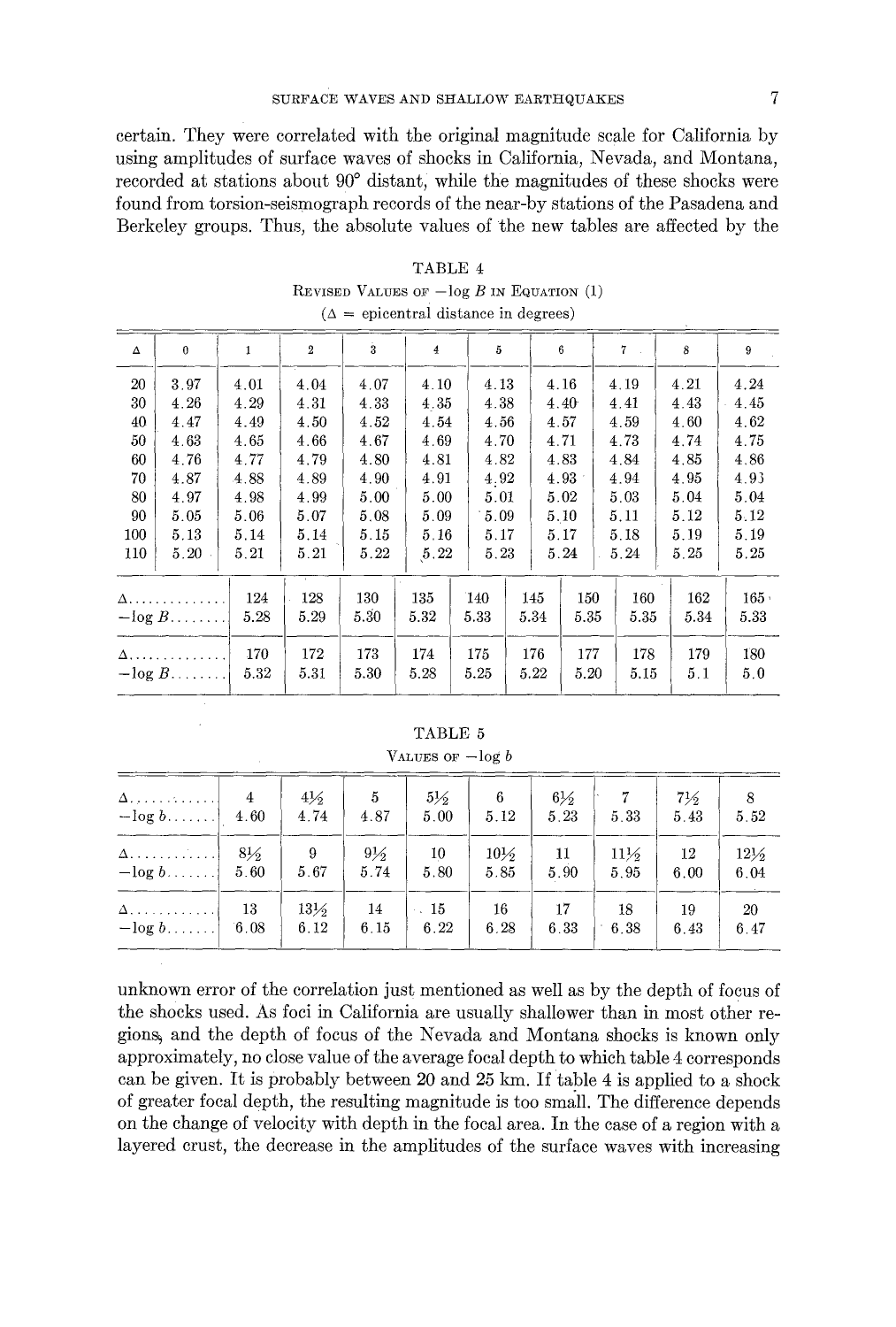# TABLE 6

#### DEVIATIONS OF CALCULATED MAGNITUDES FOR SOUTHERN CALIFORNIA STATIONS FROM AVERAGE (Deviations are given in 1/10 units of  $M$ ;  $\Delta$  = average epicentral distance in degrees; stations are indicated by their first letter--list at end of table 1)

|                                        |                                                                                                        |                                                                                                                               |                                 |                                |                                                |                                          |                                                      |                                              | Deviation                                                  |                                                    |                                            |                                                  |
|----------------------------------------|--------------------------------------------------------------------------------------------------------|-------------------------------------------------------------------------------------------------------------------------------|---------------------------------|--------------------------------|------------------------------------------------|------------------------------------------|------------------------------------------------------|----------------------------------------------|------------------------------------------------------------|----------------------------------------------------|--------------------------------------------|--------------------------------------------------|
| No.                                    | Date                                                                                                   | Epicenter region                                                                                                              | М                               | Δ                              | $\boldsymbol{P}$                               | М                                        | R                                                    | L                                            | S                                                          | Η                                                  | T                                          | Mean                                             |
| 1<br>$\,2$<br>3<br>$\overline{4}$<br>5 | 1939, Dec. 26<br>1942, Dec. 20<br>1941, June 18<br>1941, Nov. 25<br>1938, May<br>8                     | Turkey<br>Turkey<br>N. Atlantic<br>Off Portugal<br>$Azores. \ldots.$                                                          | 7.9<br>7.3<br>6.3<br>8.2<br>6.6 | 106<br>105<br>60<br>76<br>73   | $+3$<br>$^{-2}$<br>$\mathbf 0$<br>$+2$<br>$+2$ | $+3$<br>$\bf{0}$<br>$+2$<br>$+2$<br>$+2$ | ?<br>-1<br>0<br>$+2\,$<br>$+2$                       | $+3$<br>?<br>$\mathbf{0}$<br>$+2$<br>$+4$    | $+2$<br>$\boldsymbol{\mathcal{P}}$<br>$-1$<br>$-1$<br>$+6$ | $+4$<br>0<br>0<br>0<br>$+3\,$                      | $+2$<br>0<br>$+1$<br>$+1$<br>$+4$          | $+3$<br>0<br>$\mathbf{0}$<br>$+1$<br>$\bf+3$     |
| $\boldsymbol{6}$<br>7<br>8<br>9<br>10  | 1941, Dec.<br>5<br>1941, Dec.<br>6.<br>1939, Dec.<br>21<br>1942, Aug.<br>6<br>1939, Dec.<br>5          | Costa Rica<br>Costa Rica<br>Costa Rica<br>Guatemala<br>Guatemala                                                              | 7.6<br>7.0<br>7.3<br>7.6<br>6.6 | 41<br>41<br>40<br>32<br>31     | $+1$<br>$-{\bf 2}$<br>$-2$<br>-1<br>$+4$       | $-1$<br>$^{-3}$<br>$^{-2}$<br>0<br>$+3$  | 0<br>-- 5<br>$-2$<br>$\mathbf 0$<br>$+2$             | $+1$<br>$-3$<br>$-4$<br>$-1$<br>$+2$         | 0<br>-3<br>$-2$<br>$\mathbf{0}$<br>$+3$                    | $\theta$<br>-4<br>$^{-2}$<br>$\substack{+3 \\ +2}$ | $+1$<br>$^{-3}$<br>$-2$<br>$+4$<br>$+3$    | 0<br>$^{-3}$<br>$-2$<br>$+1$<br>$+3$             |
| 11<br>12<br>13<br>14<br>15             | 1937, Dec. 23<br>1943, Feb. 22<br>1941, Apr.<br>15<br>1942, May 14<br>1940, May 24                     | Mexico<br>Mexico<br>Mexico<br>$Ecuador. \ldots$ .<br>$P$ eru                                                                  | 7.5<br>7.5<br>7.7<br>8.1<br>7.9 | 25<br>23<br>20<br>48<br>59     | $+5$<br>$+1$<br>-3<br>-5<br>$-6$               | $+2$<br>0<br>$-3$<br>$-4$<br>-- 5        | $+6$<br>$+2\,$<br>$-1$<br>$-6$<br>$-5$               | $+4$<br>0<br>$-4$<br>-6<br>$-4$              | $+5$<br>$\bf{0}$<br>$-1$<br>$-8$<br>-6                     | $+4$<br>$\mathbf{?}$<br>$-1$<br>-6<br>-5           | $+3$<br>$+3$<br>0<br>-5<br>-- 5            | $+4$<br>+1<br>$-2$<br>$-6$<br>-5                 |
| 16<br>17<br>18<br>19<br>20             | 1942, Aug. 24<br>1942, Nov. 10<br>1943, Apr.<br>16<br>1939, Jan.<br>25<br>1942, June 24                | Peru<br>Off S.E. Africa<br>$\text{Chile} \dots \dots$<br>$\text{Chile} \dots \dots$<br>New Zealand.                           | 8.2<br>7.7<br>8.0<br>7.8<br>7.1 | 63<br>153<br>79<br>82<br>96    | $-4$<br>$+4$<br>$+1$<br>-1<br>$-2$             | -6<br>$+4$<br>+1<br>0<br>$-2$            | -6<br>$+2$<br>$^{0}$<br>$^{-1}$<br>$-5\,$            | -- 6<br>$\hat{?}$<br>-1<br>0<br>$^{-3}$      | $^{-8}$<br>$+4$<br>$-1$<br>$-1$<br>--4                     | $-5$<br>$+2$<br>$+1$<br>$-1$<br>$-4$               | $^{-4}$<br>$+3$<br>0<br>0<br>-4            | $-5$<br>$+3$<br>0<br>$-1$<br>$-3$                |
| 21<br>22<br>23<br>24<br>25             | 1941, Sept. 16<br>1941, Aug.<br>2<br>1942, Nov.<br>2<br>1941, May<br>17<br>1939, Feb.<br>3             | Kermadec Is.<br>Kermadec Is<br>Tonga Is $\ldots$<br>New Hebrides<br>Solomon Is                                                | 7.0<br>7.1<br>6.9<br>7.4<br>7.0 | 84<br>84<br>75<br>82<br>90     | -1<br>$+3$<br>$-3\,$<br>-1<br>$+4$             | $-2$<br>$+2$<br>$-2$<br>$-2$<br>$\bf{0}$ | $^{-2}$<br>$+3$<br>$-4$<br>$^{-1}$<br>$+4$           | $-2$<br>$-1$<br>$-3$<br>$\bf{0}$<br>$+2$     | --3<br>$+2$<br>-4<br>$\theta$<br>$+2$                      | $-1$<br>0<br>$^{-3}$<br>?<br>$-1$                  | 0<br>$+1$<br>$-{\bf 3}$<br>$^{-2}$<br>$-4$ | $^{-2}$<br>$+1$<br>$-{\bf 3}$<br>$-1$<br>$+1$    |
| 26<br>27<br>28<br>29<br>30             | 1939, Apr.<br>30<br>1939, Jan.<br>30<br>1938, May<br>12<br>1941, Jan.<br>13<br>1942, Jan.<br>27        | Solomon Is<br>Solomon Is<br>New Guinea<br>Off N. Guinea<br>New Guinea                                                         | 79<br>7.9<br>7.5<br>7.1<br>7.1  | 90<br>90<br>97<br>92<br>106    | $+6$<br>$-2$<br>$+1$<br>$+2$<br>$-4$           | $+6$<br>$-1$<br>$-1$<br>$+1$<br>$-4$     | $+6$<br>$^{-2}$<br>$\gamma$<br>$+3$<br>$-4$          | $+2$<br>$-2$<br>$\mathbf{?}$<br>$+1$<br>$-3$ | $+6$<br>?<br>$\bf{0}$<br>$+3$<br>$-4$                      | $+2\,$<br>$+1$<br>$+1$<br>$-2$<br>$^{-2}$          | $+3$<br>$-1$<br>0<br>$^{-2}$<br>$-2$       | $+4$<br>$-1$<br>$\bf{0}$<br>$+1$<br>$-3$         |
| 31<br>32<br>33<br>34<br>35             | 1940, Apr.<br>1<br>1938, Feb.<br>1<br>1941, Sept. 12<br>1942, June<br>18<br>1938, Oct.<br>10           | New Guinea<br>New Guinea<br>New Guinea<br>Caroline Is<br>$Celebes$                                                            | 6.8<br>8.2<br>7.0<br>7.1<br>7.3 | 102<br>110<br>107<br>94<br>109 | $^{-1}$<br>$+1$<br>0<br>$^{-2}$<br>-3          | -1<br>$+1$<br>0<br>0<br>$^{-2}$          | -- 1<br>$+1$<br>$^{-3}$<br>$-4$<br>$^{-3}$           | 0<br>$+4$<br>$-1$<br>$-3$<br>$-4$            | $-1$<br>$+1$<br>$-4$<br>$-4$<br>-- 5                       | $-1$<br>$-1$<br>$-1$<br>$^{-1}$<br>$^{-3}$         | $-1$<br>$+1$<br>$-2$<br>$^{-2}$<br>$-4$    | $^{-1}$<br>$+1$<br>$-{\bf 2}$<br>$-2$<br>--3     |
| 36<br>37<br>38<br>39<br>40             | 1941, Nov.<br>8<br>1942, Oct.<br>20<br>1942, Apr.<br>8<br>1938, June 16<br>1938, Nov.5, 8 <sup>h</sup> | $Celebes \ldots$<br>Philippine Is<br>Philippine Is.<br>Riu-Kiu Is<br>$\texttt{Japan} \dots \dots \dots$                       | 7.1<br>7.1<br>7.6<br>7.3<br>7.7 | 114<br>108<br>106<br>90<br>77  | $-2$<br>$-{\sqrt{3}}$<br>$-3$<br>-5<br>$-8$    | $^{-2}$<br>$-3$<br>0<br>--4<br>-- 5      | $^{-2}$<br>$-2$<br>$^{-3}$<br>-6<br>-5               | $-2$<br>$-3$<br>$-2$<br>$-8$<br>$-7$         | $-3$<br>$-{\bf 2}$<br>$-3$<br>-6<br>$^{-3}$                | $-2$<br>$\bf{0}$<br>$-3$<br>-5<br>-8               | $-1$<br>$-2$<br>$-5$<br>$-5$<br>$-7$       | $^{-2}$<br>$-{\bf 2}$<br>$-3$<br>$-6$<br>$-6$    |
| 41<br>42<br>43<br>44<br>45             | 1938, Nov.5, 10 <sup>h</sup><br>1938, Nov. 6<br>1938, June 10<br>1941, Nov. 18<br>1939, May<br>1       | $Japan \ldots \ldots$<br>$\text{Japan} \dots \dots \dots$<br>Riu-Kiu Is<br>$\text{Japan} \dots \dots \dots$<br>$Japan \ldots$ | 7.7<br>7.6<br>7.6<br>7.7<br>7.0 | 78<br>77<br>95<br>87<br>75     | -7<br>$+1$<br>$-8$<br>$^{\rm -7}$<br>$-5$      | $-5$<br>$+1$<br>$-7$<br>$-5\,$           | -- 7<br>$\overline{0}$<br>$10^{-5}$<br>-8<br>$^{-3}$ | $-6$<br>$+1$<br>$-8$<br>$-8$<br>$-6$         | $^{-2}$<br>$\color{red}{+4}$<br>$-11$<br>-9<br>$-4$        | $-7\,$<br>$+1$<br>-7<br>$-9$<br>-3                 | $-7$<br>$\bf+2$<br>$-6$<br>$-7$<br>$-5$    | $-6$<br>$\bf+2$<br>$-8$<br>$-8$<br>-5            |
| 46<br>47<br>48<br>49<br>50             | 1940, Aug.<br>1<br>1940, Aug. 22<br>1938, Nov. 17<br>1938, Nov. 10<br>1941, June 26                    | $Japan \ldots \ldots$<br>Aleutian Is<br>W. Alaska<br>W. Alaska<br>Andaman Is                                                  | 7.4<br>7.0<br>7.3<br>82<br>7.7  | 76<br>37<br>33<br>35<br>124    | $^{-1}$<br>$+4$<br>$\bf{0}$<br>$+2$<br>$-2$    | 0<br>$+4$<br>$+1$<br>0<br>$-2$           | $+1$<br>$+4$<br>$^{0}$<br>$\bf+2$<br>$+1$            | $\bf{0}$<br>$+3$<br>$\bf{0}$<br>$+1$<br>$+1$ | 0<br>$+7$<br>$-1$<br>$+2$<br>$^{-1}$                       | $+1$<br>$+4$<br>$-1$<br>$+1$<br>$\bf{0}$           | $\bf{0}$<br>$+3$<br>-- 1<br>$+1$<br>$-1$   | $\bf{0}$<br>$+4$<br>$\bf{0}$<br>$+1$<br>$\theta$ |
| 51<br>52                               | 1941, Feb.<br>9<br>1939, July 18                                                                       | Off Eureka,<br>Cal.<br>Off Vancouver<br>Is.                                                                                   | 6.7<br>6.5                      | $8\frac{1}{2}$<br>17           | $-{\bf 2}$<br>$-2$                             | $-1$<br>$-1$                             | $^{-2}$<br>$+2$                                      | $-1$<br>$+1$                                 | $+1$<br>$+1$                                               | $^{-1}$<br>$+2$                                    | $+3$<br>$+3$                               | $\bf{0}$<br>$+1$                                 |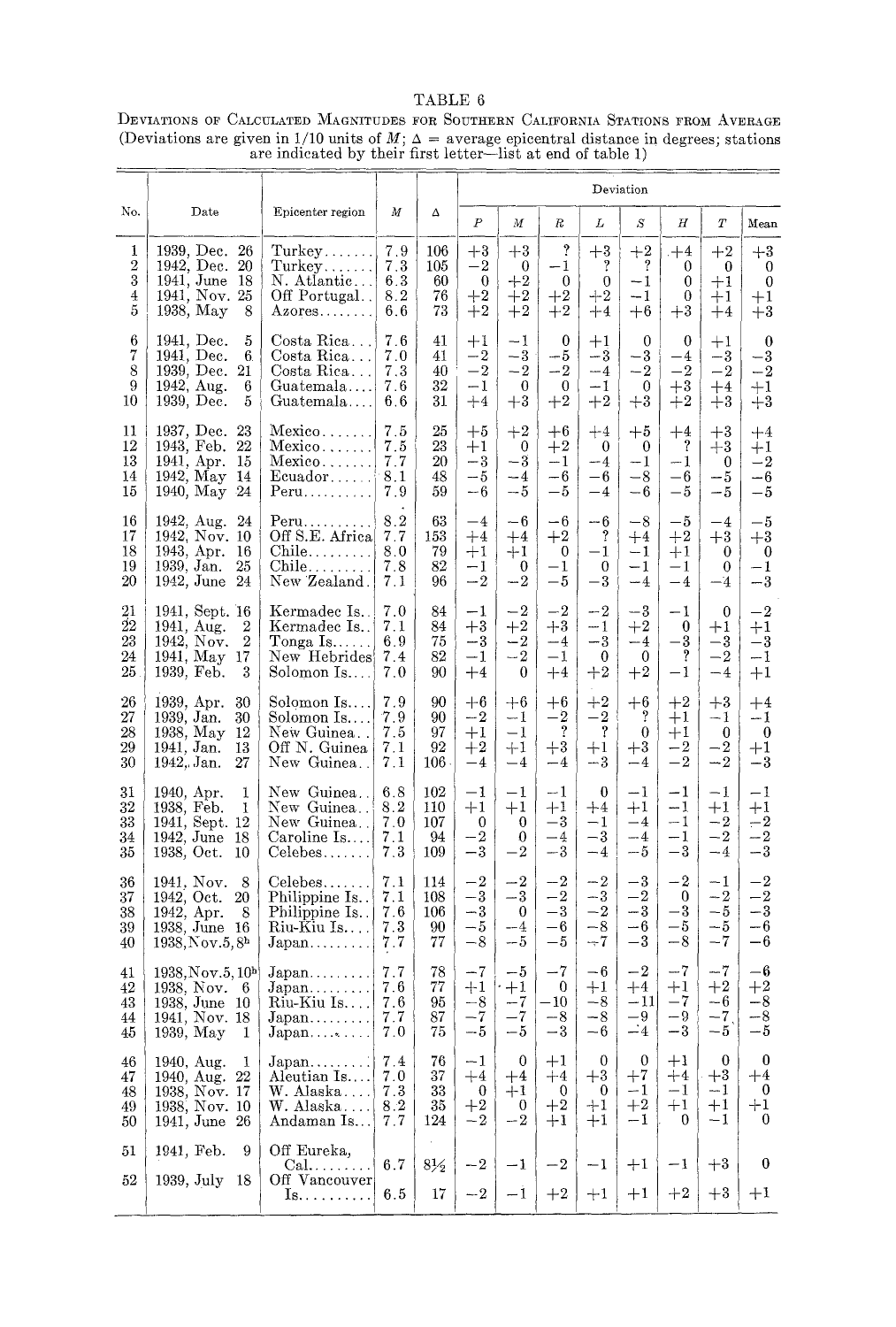focal depth (and the corresponding increase in  $B$ ) may be given either by a trigonometric function or by an exponential function (depending on the change of wave velocity with depth), so long as the focus remains above the Mohorovičić discontinuity. For waves with periods of about 20 seconds used in this paper the first alternative seems to be the more likely one. Combining all results available, it seems that for shocks with a depth of focus of about 35 km. 0.1 should be added to the magnitude calculated from  $(1)$  to bring the resulting M into agreement with the original zero point of Richter's scale, and that the values given in table 4 are not



Fig. 1. Paths of surface waves from shocks numbered 1 to 52 in table 6, with indication of deviation of  $M$  as calculated from records of surface waves in southern California. The figure was drawn by Mr. John M. Nordquist.

affected by more than  $\pm 0.2$  by variations in focal depth so long as this does not exceed 40 km.\*.

The distribution of the original energy in azimuth can be found only by a study of each individual shock. Finally, the effect of loss of energy due to absorption along the wave path and to the effect of changes in velocity along the path may be studied by investigating the amplitudes arriving from different earthquake foci at a given station. For this purpose  $52$  shocks were selected (table 6), their magnitudes determined by using data from stations outside of California and equation (1) with tables 1 and 4; the maximum trace amplitudes of the records were measured on the standard torsion seismograms of the stations of the Pasadena group; from these, M was redetermined without using the (unknown) value of  $C$ . It was evident imme-

<sup>\*</sup> Note added in proof: A paper assigning magnitudes to deep-focus earthquakes is in course of publication.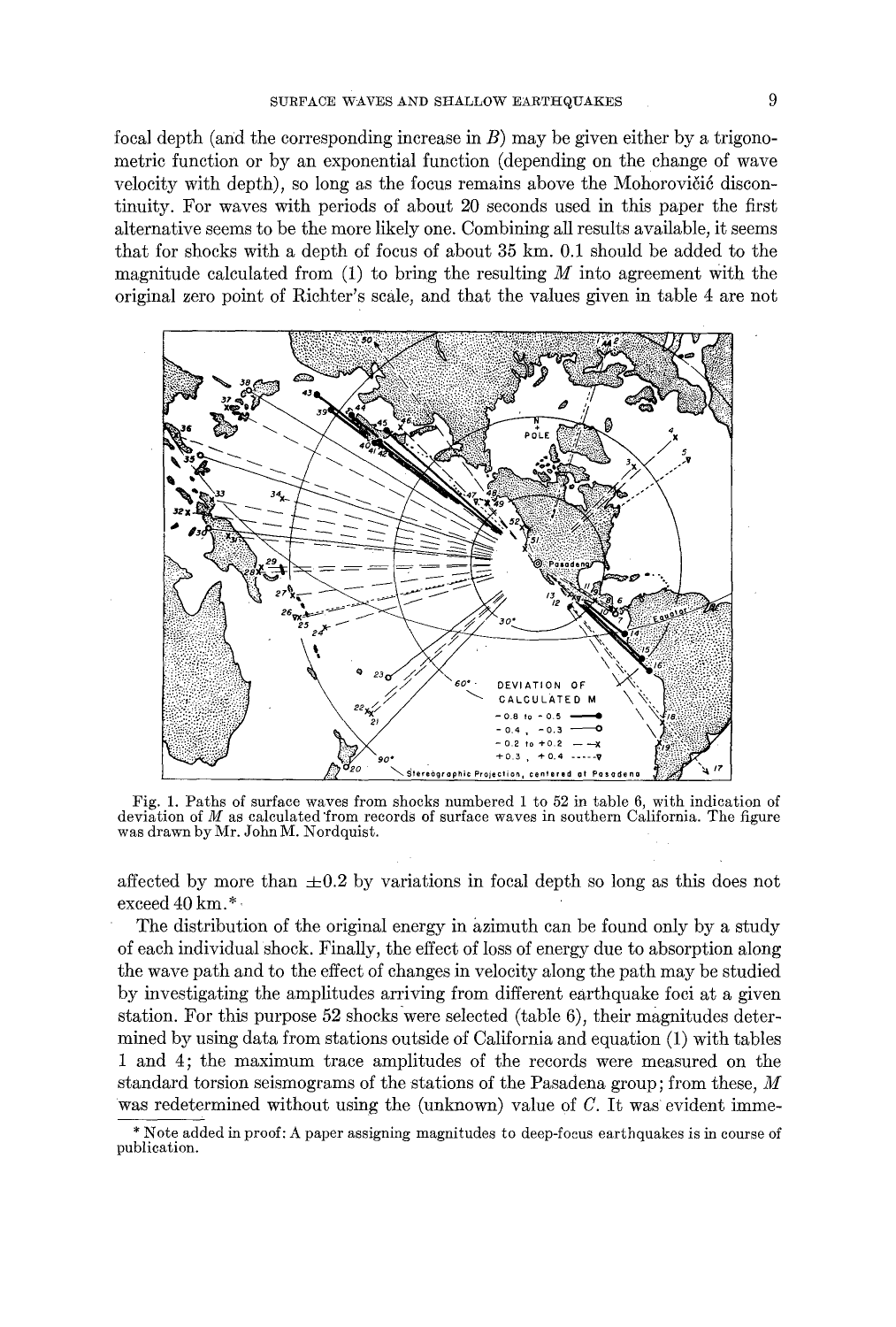diately that nine shocks gave a magnitude of 0.5 or more too small'at all stations. These were temporarily omitted, and the average remaining residuals for each station were taken to serve as station correction  $C$ . These are given in the last section of table 1. The value for Pasadena  $(+0.08)$  agrees well with the value  $+0.05$  given in the first section of table 1 from routine measurements for other shocks. All calculated values of C would have been about 0.1 unit greater if all shocks, including those with relatively too small surface waves, had been used in their determination.

Equation  $(1)$  can now be used again to calculate M from records of each southern California station, but including now the individual values of C. Its deviations from the average for the shocks based on amplitudes reported from stations in other regions are tabulated in table 6. All calculations were carried out to two decimals, but only one is given in table 6. The last column shows the mean deviations for the southern California stations. The largest standard error of the mean, for shock no. 25, is 0.11 units of *M;* all others are smaller than 0.1. However, this does not include systematic errors which may be due to the method and may also include the error in the determination of C.

Figure 1 shows the paths of the surface waves of the 52 shocks. Four groups of the mean deviations given in the last column of table 6 are indicated by different symbols. The paths along which the surface waves lose so much energy that the calculated magnitude of the shocks is half a magnitude or more too small fall in two very narrow belts. For a rather large fraction of its length one follows the boundary of the Pacific Basin near the Japanese and Aleutian Islands, the other its boundary in the region of Central America. This result agrees with previous findings that surface waves traveling for a similar distance along the western boundary of the Pacific Basin were unusually small. Frequently, two distinct trains of surface waves are recorded in such instances, one traveling with the velocities characteristic for surface waves along Pacific paths, a later one with those usually found for surface waves propagated across continents. For this and other reasons there is little doubt that the loss of energy along the paths mentioned is due to reflection and diffraction of energy along the part of the path which crosses and recrosses repeatedly the discontinuity between the Pacific and the continental structure. Thus far, no indication has been found of a similar loss in energy for the G waves which have wave lengths of several hundred kilometers, much in excess of the probable maximum depth at which there is a distinct difference in elastic constants and density between the material below the Pacific Basin and the surrounding continents.

It is difficult to use a numerical factor to introduce this loss of energy just discussed. Usually, it has been combined with the absorption factor  $k$ . Thus, for transpacific paths this came out higher than for transcontinental paths, and still higher for paths with repeated crossing of the Pacific boundary. The few data with pure Pacific paths do not indicate a larger absorption there. The combination of both phenomena in the calculation of k has the disadvantage that the loss by reflection and diffraction of the energy at the Pacific boundary is distributed over the whole path; thus an effect of epicentral distance is introduced into the calculation which is not justified. Equation  $(3)$  shows that the effect corresponding to a deviation d in M, if distributed over the distance  $\Delta$  in degrees is given approximately by  $-24k\Delta$ ; this gives about  $-2000k$  if  $\Delta$  is near 80°. Considering that  $k = 0.0003$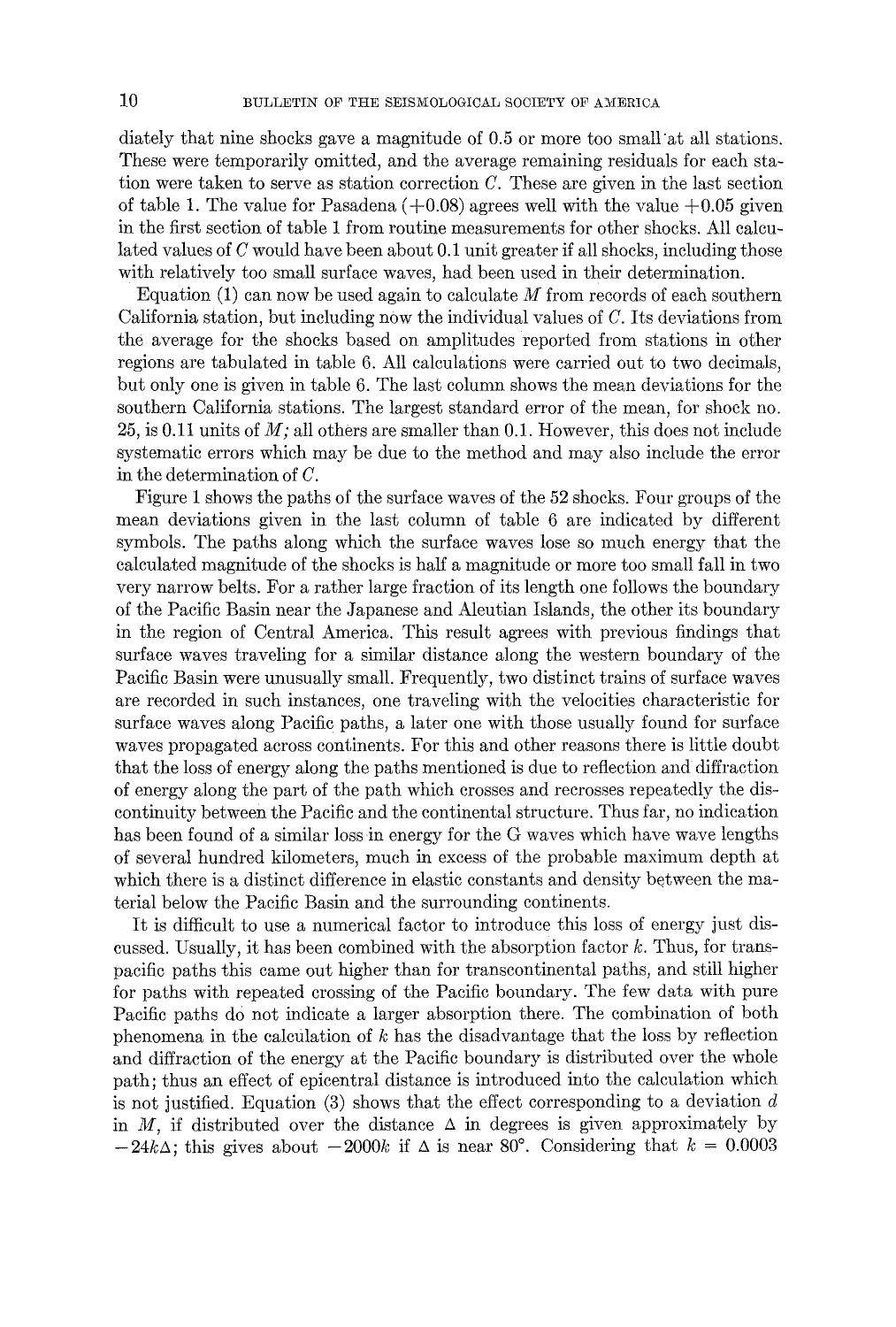was assumed in the calculations, the following values of k result if at a distance of about  $80^{\circ}$  a deviation d in M is found:

| Deviation $d$ $+0.2$                                                  | 00- | $-0.2$ $-0.4$ $-0.8$ |                                    |
|-----------------------------------------------------------------------|-----|----------------------|------------------------------------|
| Deviation of k $-0.0001$ 0.0000 $+0.0001$ $+0.0002$ $+0.0004$ per km. |     |                      |                                    |
| $k \text{ calculated} \dots \dots \dots \dots 0.0002 \qquad 0.0003$   |     |                      | $0.0004$ $0.0005$ $0.0007$ per km. |

Thus, for surface waves along the critical paths to southern California the calculated values of k, supposing that the small amplitudes are due to absorption, would be about 0.0006 per km. This agrees well with the figures found previously for paths along the western boundary of the Pacific Basin.

The first five shocks of table 6, with paths across continents and the Atlantic Ocean, have prevailingly positive deviations as indicated by the relatively too large amplitudes of surface waves in southern California. If the mean deviation of  $+0.14$ for shocks numbered 1 to 5 were correct, the preceding table would give about  $k = 0.0002$  as compared with the average of 0.00016 found previously for such paths. The agreement is good considering the possible errors, especially the fact that the result depends to a considerable extent on the absolute value of the station correetions C. Similar results are found for the paths from Guatemala and Mexico. Moreover, these show that the negative residuals for shocks numbered 14 to 16 are not due to this section of their paths.

For the large majority of the transpacific paths (nos. 18-38) slightly too small amplitudes are recorded in southern California, but this may well be due to a small error in C as mentioned above. Otherwise, the average deviation of about  $-0.1$ in M would correspond to about  $k = 0.00035$ .

A peculiar exception from the large negative residuals for shocks in southern Japan is indicated in shock 42. This was an aftershock of nos. 40 and 41 with only slightly different epicenter. While most stations of the world reported more or less the same amplitudes for all three shocks, with rather slightly less for the third, its amplitudes at all stations of the California group were almost five times larger than those of the first and second. Possibly, here is an instance of different distribution in azimuth of the energy radiated at the source.

Thus, figure 1 shows that for shocks with surface waves arriving in southern California along the critical azimuths, for example from southern Japan and from ,Ecuador-Peru, at least 0.5 should be added to the calculated magnitude. If the surface waves have crossed the Pacific Basin without being tangent to its boundary, 0.1 or 0.2 should be added; for shocks with paths completely outside the Pacific Basin, 0.1 or 0.2 should be subtracted. For other stations, special research is needed to find the corresponding corrections.

*Summary.--A* study of amplitudes of surface waves having periods of about 20 seconds is employed to improve the calculation of magnitudes of distant shallow earthquakes. Table 3 gives station corrections; table 4, revised figures for the effect of epicentral distance. It is found that for epicentral distances between about  $20^{\circ}$ and 175<sup>°</sup> the average observed amplitudes correspond closely to those calculated with an absorption coefficient  $k = 0.0003$  per km. For paths completely outside or inside the Pacific Basin,  $k = 0.0002 \pm$  per km., while for paths tangent to its boundary the amplitudes of surface waves with periods of about 20 seconds may be re